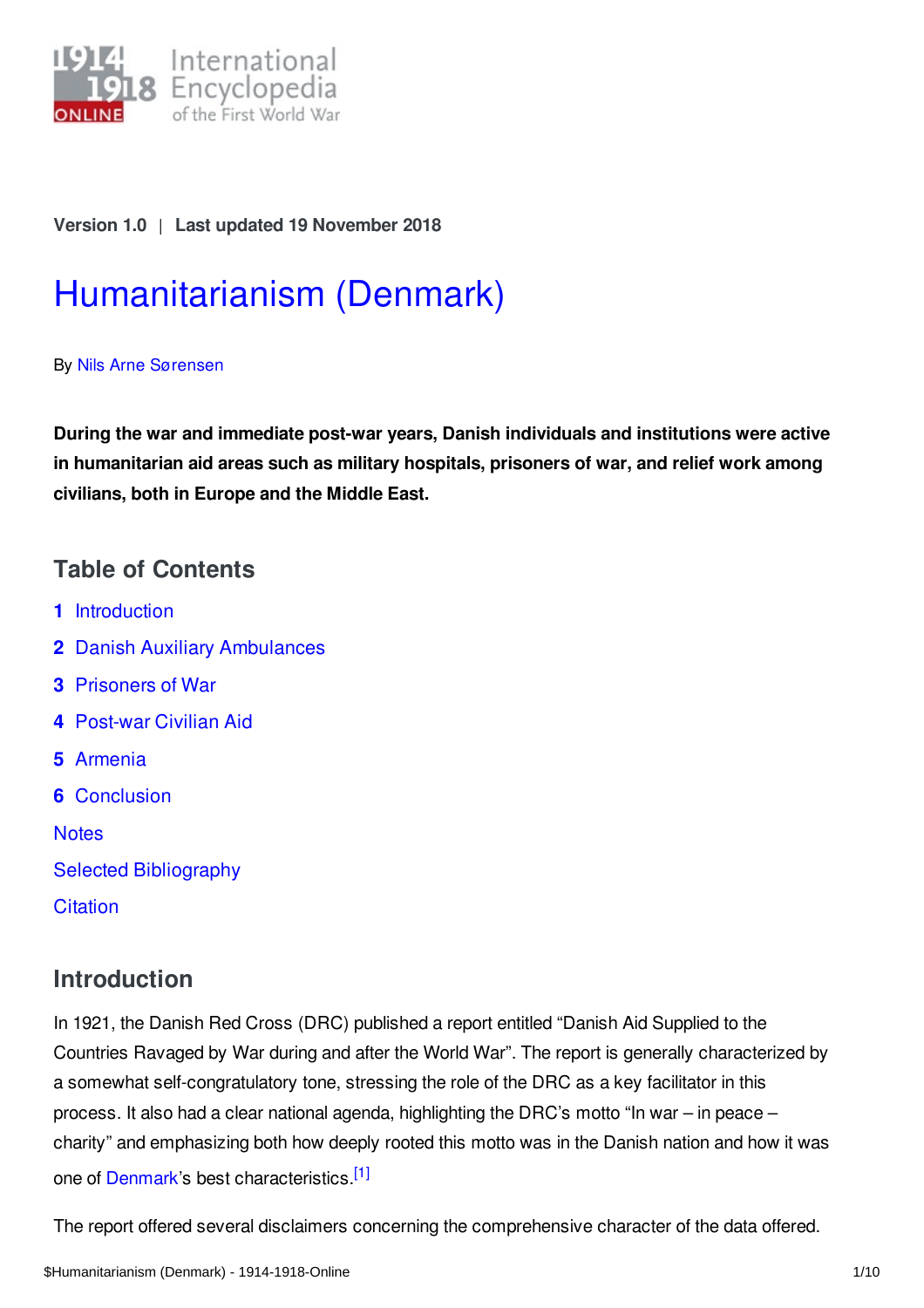<span id="page-1-1"></span>Still, it gives a picture of numerous and widespread initiatives ranging from collections raising a couple thousand Danish kroner (DKK) for poor women in post-war Vienna to the Danish camps for [prisoners](https://encyclopedia.1914-1918-online.net/article/prisoners_of_war_russian_empire) of war from Russia and the Central Powers, the net costs of which were more than DKK 10 million.<sup>[\[2\]](#page-6-2)</sup> The manifold [humanitarian](https://encyclopedia.1914-1918-online.net/article/discussion_humanitarianism) initiatives documented by the DRC fall into four distinct categories. First, aid for the sick and wounded in the various armies; second, aid for [prisoners](https://encyclopedia.1914-1918-online.net/article/prisoners_of_war) of war (POWs); third, aid earmarked for the Danish [minority](https://encyclopedia.1914-1918-online.net/article/minorities_in_germany_denmark) in [Germany](https://encyclopedia.1914-1918-online.net/article/germany), and fourth, aid to suffering civilians in the former Central Powers in the aftermath of the war.

<span id="page-1-2"></span>For all its shortcomings, the DRC report still offers the best comprehensive overview of Danish international [humanitarian](https://encyclopedia.1914-1918-online.net/article/discussion_humanitarianism) efforts during the war and its aftermath, as the topic has generated relatively little academic research. Interest has primarily been concentrated on Danish contributions in helping prisoners of war but with a strong focus on the part of these activities that took place in Denmark. Denmark is, however, placed in a broader international framework in Monika Janfelt's comparative study of Danish and Swedish programmes for children from [Austria](https://encyclopedia.1914-1918-online.net/article/austria-hungary) and Germany, while Matthias Bjørnlund has situated Danish humanitarian efforts among the Armenians in a thoroughly international and transnational setting.<sup>[\[3\]](#page-6-3)</sup> Interestingly, the aid to the Armenians is totally missing from the 1921 DRC report. This article therefore includes a section on the Danish engagement with the Armenians in addition to the fields highlighted by the DRC. However, the substantial efforts to support the Danish minority in Germany during the war years and especially in 1919-1920 will not be included as these fall into the grey zone where humanitarianism to a very high degree served as a vehicle for political interests.<sup>[\[4\]](#page-6-4)</sup> Likewise, the works of various philanthropic organizations to help alleviate social problems created by the war in Denmark will not be discussed.

# <span id="page-1-3"></span><span id="page-1-0"></span>**Danish Auxiliary Ambulances**

<span id="page-1-5"></span><span id="page-1-4"></span>Even though Denmark declared its [neutrality](https://encyclopedia.1914-1918-online.net/article/domestic_politics_and_neutrality_denmark) at the outbreak of war, many Danes naturally feared that Denmark could suffer a fate similar to that of [Belgium](https://encyclopedia.1914-1918-online.net/article/belgium). The DRC suddenly encountered a widespread interest in volunteering in case the war spilled over into Denmark.<sup>[\[5\]](#page-7-0)</sup> The German attack on Belgium, however, also caused Danes to engage in the tragedies unfolding outside the Danish borders. On the initiative of prominent (and Francophile) doctor Edvard Ehlers [\(1863-1937\)](https://encyclopedia.1914-1918-online.net/index/names/124971547), a committee for medical assistance to the Allied Powers (*Dansk Hjælpeambulancekomité*, The Danish Auxiliary Ambulance Committee) was founded on 10 August 1914. Sponsored by private contributions, this committee organized Danish ambulances, i.e. medical teams, that were sent to Belgium, [France](https://encyclopedia.1914-1918-online.net/article/france), [Russia](https://encyclopedia.1914-1918-online.net/article/russian_empire) and [Serbia](https://encyclopedia.1914-1918-online.net/article/serbia). During the successive wars a team with a field [hospital](https://encyclopedia.1914-1918-online.net/article/hospitals) was sent to [Estonia](https://encyclopedia.1914-1918-online.net/article/baltic_states_and_finland) in 1919, and in 1920, the committee organized a team that went to [Poland](https://encyclopedia.1914-1918-online.net/article/poland) to fight epidemics. The Danish teams worked for the local Red [Cross](https://encyclopedia.1914-1918-online.net/article/red_cross) branches. Typically, the Danish committee supplied equipment, and covered travel expenses and salaries while the local Red Cross office organized food and housing (in Serbia's case, however, the Serbian government covered all costs). According to a report published by the committee in 1923, 136 doctors and [nurses](https://encyclopedia.1914-1918-online.net/article/nurses) worked under its auspices.<sup>[\[6\]](#page-7-1)</sup> A parallel initiative was launched under DRC leadership in 1918 when an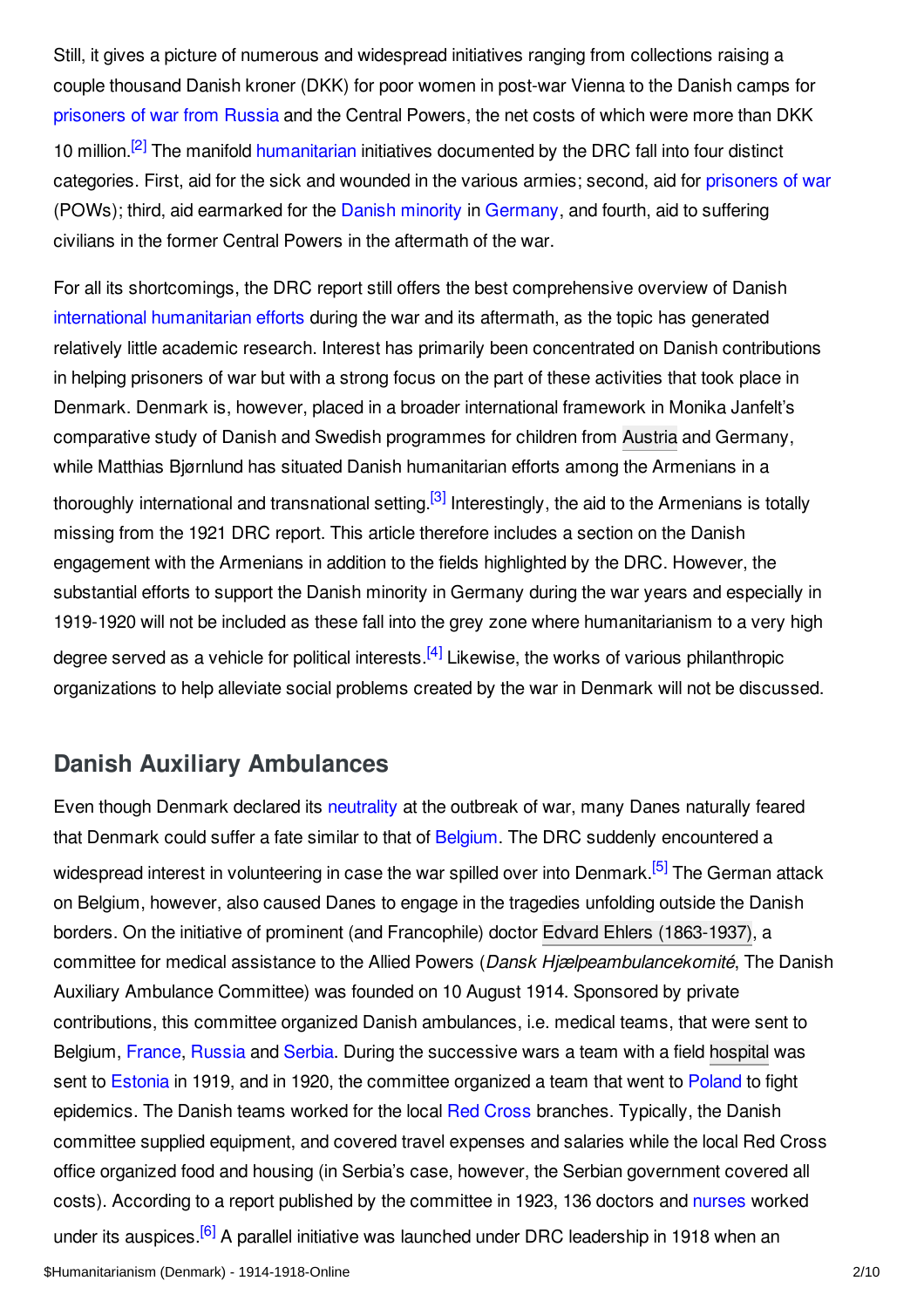<span id="page-2-1"></span>ambulance consisting of a fully equipped field hospital with 100 beds and a medical staff of sixteen doctors and nurses served on the White side in the civil war in [Finland](https://encyclopedia.1914-1918-online.net/article/finnish_civil_war_1918).<sup>[\[7\]](#page-7-2)</sup>

<span id="page-2-2"></span>With the exception of a few Danish nurses that worked for the Austrian Red Cross,<sup>[\[8\]](#page-7-3)</sup> Danish medical aid during the war was clearly pro-Allied (while the efforts in Estonia, Finland and Poland were clearly anti-Bolshevik). There is no evidence that this was perceived as a problem by the Danish government. On the contrary, in 1923 Dr. Ehlers stressed the support offered by the Foreign Ministry in Copenhagen and its representatives in France and Russia, and the Danish field hospital in Estonia came from Danish army supplies.<sup>[\[9\]](#page-7-4)</sup>

# <span id="page-2-3"></span><span id="page-2-0"></span>**Prisoners of War**

At the outbreak of war, the DRC (founded in 1876) had close links to the elites of Danish society, including the monarchy. However, it was also a tiny organization based exclusively on volunteers that considered itself almost an auxiliary of the Danish military. This changed dramatically during the war as a result of the DRC's efforts to help POWs.

In October 1914, the [International](https://encyclopedia.1914-1918-online.net/article/international_committee_of_the_red_cross) Committee of the Red Cross (ICRC) asked the DRC to take responsibility for communications to and from POWs from the [Eastern](https://encyclopedia.1914-1918-online.net/article/eastern_front) Front. The DRC accepted the invitation, which led to a dramatic expansion of its activities. Over the war years, the DRC's Office for Eastern Front POWs (*Krigsfangekontoret for Østfronten*) developed into an organization with more than 600 employees. It developed an archive that registered 3.5 million POWs, distributed some 1.3 million letters, and forwarded more than 6 million packages and 1 million books to the POW camps. The DRC also established POW offices in Austria, Germany and Russia to help organize the distribution of letters and packages as well as medical supplies for POWs in Russia. From 1915, the DRC started organizing inspections of POW camps, documenting the conditions of the inmates. Although the published reports were characterized by a diplomatic tone, the conclusion of the delegation that visited camps for Russian POWs in Germany in the autumn of 1915 is telling: "*Partout ou se trouvent des prisonniers de guerre on entend certainement les tristes paroles que nous avons si souvent entendues: il vaut mieux être mort que prisonnier*." [\[10\]](#page-7-5)

<span id="page-2-4"></span>The costs of this work went far beyond the very limited resources of the DRC, and from 1916 the Danish government stepped in and supplied the necessary funding. Politically, this support was based on an understanding that the work of the DRC for POWs was in the Danish national interest, as Danish diplomats posted in Austria, Germany and Russia all reported to the Foreign Office.<sup>[\[11\]](#page-7-6)</sup>

<span id="page-2-5"></span>When a private initiative was launched in 1916 to create [internment](https://encyclopedia.1914-1918-online.net/article/enemy_aliens_and_internment) camps for ill and wounded POWs from both sides in the war, the government quickly took over and launched a plan to establish camps in Denmark similar to the ones that that had already been set up in [Switzerland](https://encyclopedia.1914-1918-online.net/article/switzerland). Austria-Hungary, Germany and Russia accepted the Danish offer, and in the spring of 1917 Russian POWs started arriving at the Horserød Camp north of Copenhagen, while POWs from Austria-Hungary and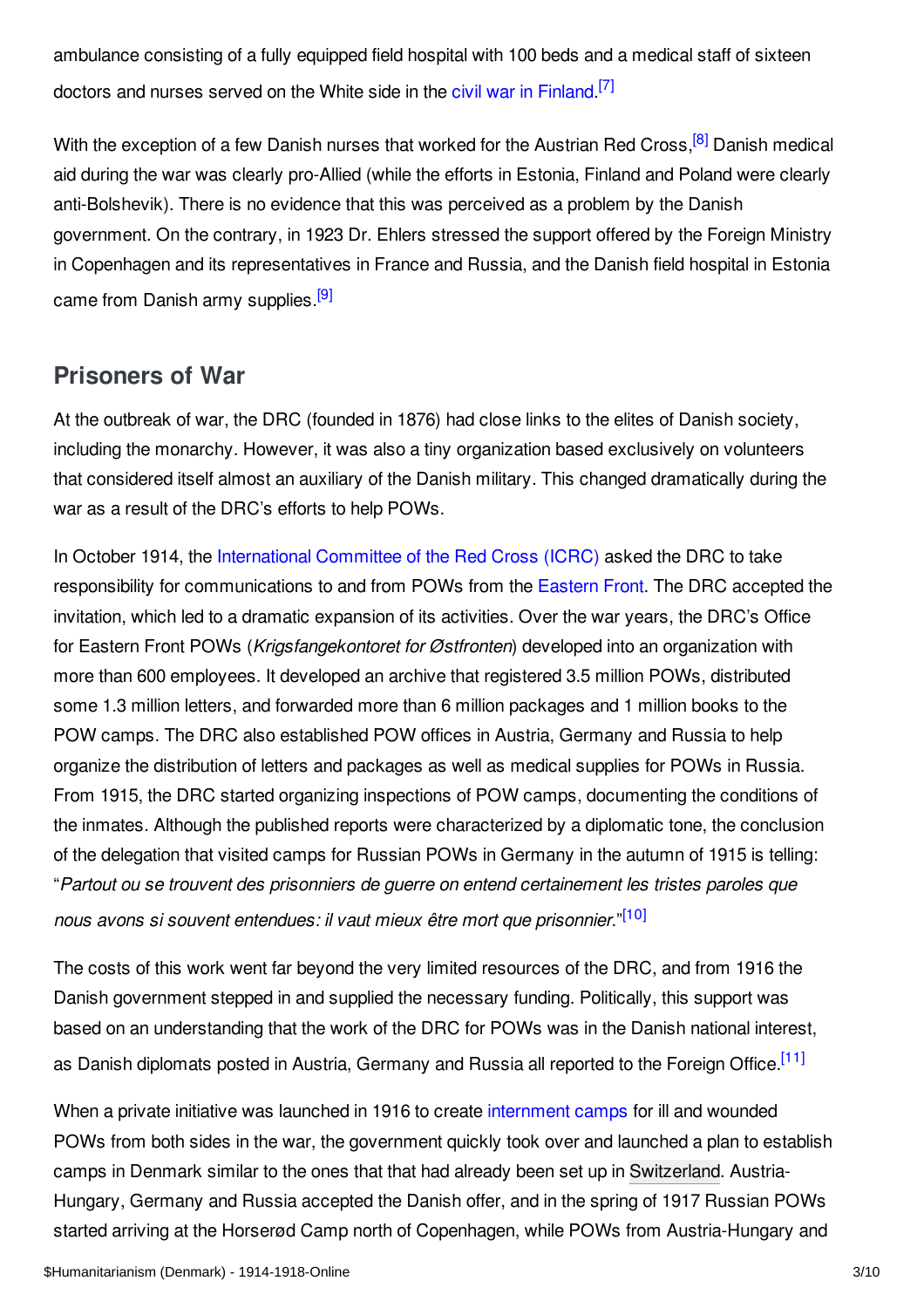Germany were sent to a camp close to Viborg in central Jutland. Compared to the Swiss case, the Danish initiative involved far less prisoners. The camp at Hald near Viborg received 1,507 prisoners (or patients, as they were called), while the Horserød camp received 3,847. The Hald camp caused some local resentment, in part due to the perception of Germany as the national archenemy, but also due to fear of too close contact between the imprisoned officers and local women. Relations between locals and the Russian prisoners in the Horserød camp were better, but from the summer of 1917 the [revolutionary](https://encyclopedia.1914-1918-online.net/article/revolutions_russian_empire) tension in Russia also arose in the camp, and the Danish military worried that soldiers guarding the camp were being influenced by Bolshevik prisoners. With the end of the war on the Eastern Front, the inmates were repatriated and the two camps closed down in the early summer of 1918.<sup>[\[12\]](#page-7-7)</sup>

<span id="page-3-3"></span><span id="page-3-2"></span><span id="page-3-1"></span>Two further Danish engagements with POWs merit mentioning. When the [USA](https://encyclopedia.1914-1918-online.net/article/united_states_of_america) entered the war in April 1917, Denmark took over the American role as caretaker of Austro-Hungarian interests in Russia. A crucial part of this were the POWs, and the Danish legation in Petrograd took over inspections of POW camps but also helped supply food and medical aid in the chaotic situation in revolutionary Russia in 1917-1918. After the signing of the [Brest-Litovsk](https://encyclopedia.1914-1918-online.net/article/brest-litovsk_treaty_of) Treaty, the DRC also played a role in helping return Russian POWs. It is estimated that the DRC helped repatriate some 1.5 million POWs, primarily on the Eastern Front.<sup>[\[13\]](#page-7-8)</sup> When Denmark severed relations with the Bolshevik government in December 1918, the DRC took over the legation's aid work until it was ousted from Russia in the summer of 1919.<sup>[\[14\]](#page-7-9)</sup> While Danish humanitarian efforts in revolutionary Russia are seriously under-researched, Denmark's role as a transit centre for the repatriation of ca. 100,000 Allied POWs from camps in Germany is well documented. The POWs typically spent a month or less in Denmark. The Allied soldiers were generally popular in Denmark – at least if they were white. When a group of Chinese soldiers arrived in Copenhagen by ship, they were stopped by the police when they wanted to go ashore and some local newspapers reported on the perils of "The Yellow Race".<sup>[\[15\]](#page-7-10)</sup>

## <span id="page-3-4"></span><span id="page-3-0"></span>**Post-war Civilian Aid**

<span id="page-3-6"></span><span id="page-3-5"></span>From early 1919 the widespread suffering among civilians in Central and Eastern Europe ignited a surge of humanitarian initiatives in Denmark. Well-established humanitarian actors such as the DRC and the missionary movement were active, but so were a broad range of professional organisations, both with specific campaigns and collections (e.g. the Association of Danish Potato-farmers organized shipments of potatoes to Vienna) or as part of a broader professional network of international colleague aid (*Kollegahjælpen*). To these should be added a number of campaigns launched by individuals, often women, from the middle and upper classes (and often with a history of philanthropic work).<sup>[\[16\]](#page-7-11)</sup> Most of these efforts focused on Central Europe, and especially Austria. This must primarily be explained by the massive humanitarian crisis unfolding in the Austrian cities, however, strong anti-German feelings in Denmark are probably also an important explanation as to why most Danish aid went further south.<sup>[\[17\]](#page-7-12)</sup>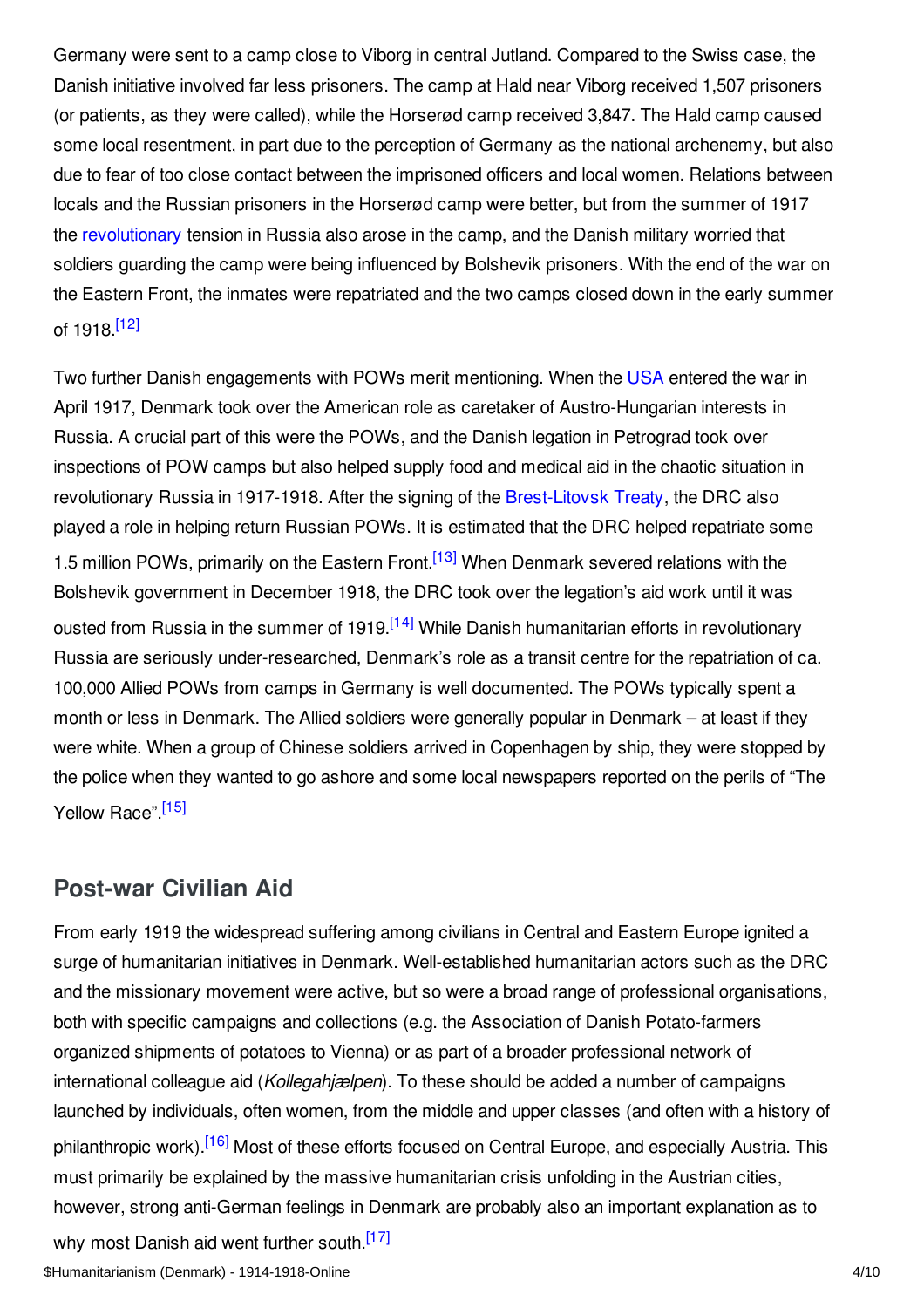Of the manifold initiatives, the campaign to restore the health of Viennese children through stays with Danish families gained the most attention, both at the time and later. The driving force in this was a committee for Viennese children's stay in Denmark (*Komitéen for Wienerbørns Ophold i Danmark*) founded by lawyer Sigurd Jacobsen [\(1882-1948\)](https://encyclopedia.1914-1918-online.net/index/names/1171352824) in 1919. Under the auspices of this committee and supported by a very sympathetic Danish press, 13,720 Austrian children went to Denmark for stays typically lasting three months in 1919–1920. By 1924 the number had risen to 21,285. The initiative could build on domestic roots as there was a well-established tradition for organizing summer vacations for working-class children in private homes in rural Denmark, but it was naturally also inspired by similar initiatives unfolding in countries such as [Switzerland](https://encyclopedia.1914-1918-online.net/article/switzerland) and the [Netherlands](https://encyclopedia.1914-1918-online.net/article/the_netherlands), both of which received far more children from Austria than Denmark.

The aid for Austrian children was typical of the humanitarian work in general as the driving forces came from the educated and upper classes of Danish society. However, the Danish Trade Union Movement ran a parallel project for German working-class children. In 1917-1918, this initiative, spearheaded by social democratic trade unionist and politician I.P. Nielsen [\(1873-1952\)](https://encyclopedia.1914-1918-online.net/index/names/1171352476), brought some 1,300 German children to Denmark. The number rose in the post-war years, peaking in 1923- 1924. Altogether almost 33,000 German children came to Denmark for temporary stays between 1917 and 1925. Danish aid for German children winded down in late 1924, whereas the committee for Viennese children had already begun closing down in 1922.<sup>[\[18\]](#page-8-1)</sup>

# <span id="page-4-1"></span><span id="page-4-0"></span>**Armenia**

At the outbreak of the war in 1914, a handful of Danish female aid workers were well established in the [Ottoman](https://encyclopedia.1914-1918-online.net/article/ottoman_empiremiddle_east) Empire, working both for German and American aid projects among the Armenians but also at a fully Danish orphanage for Armenian children, founded in 1902. Danish interest in the plight of the Armenians dated back to reports on the Ottoman massacres of 1894-1896. From the late 1890s, the Armenians became a small, but clear focus for the Danish Missionary Movement, and especially the *Kvindelige Missions Arbejdere* (KMA, Female Mission Workers), established in 1900 and inspired by a Swedish association of the same name that had been established in 1894. For KMA, Armenians were the core field of interest, and from 1901 KMA sent out missionaries (whose main activities were practical aid work) to Mezreh in the Mamouret-ul-Azis province of the Ottoman Empire<sup>[\[19\]](#page-8-2)</sup>

<span id="page-4-2"></span>Another actor in this field was the lay humanitarian organization *De danske Armeniervenner* (Danish Friends of the Armenians) that was founded in 1902, inspired by American and British role models such as *Pro Armenia* and *Friends of Armenia.* It organized collections in Denmark and sent funds to support American and German organizations already working in the region. They also sponsored the teacher Karen Jeppe [\(1876-1935\)](https://encyclopedia.1914-1918-online.net/index/names/119406497) who went to the Ottoman Empire in 1903, where she became the leader of a children's home run by the *Deutsche Orient Mission* in Urfa, close to the Syrian desert.

When the Ottomans carried out the [Armenian](https://encyclopedia.1914-1918-online.net/article/armenian_genocide) genocide in 1915, Danish aid workers were reduced to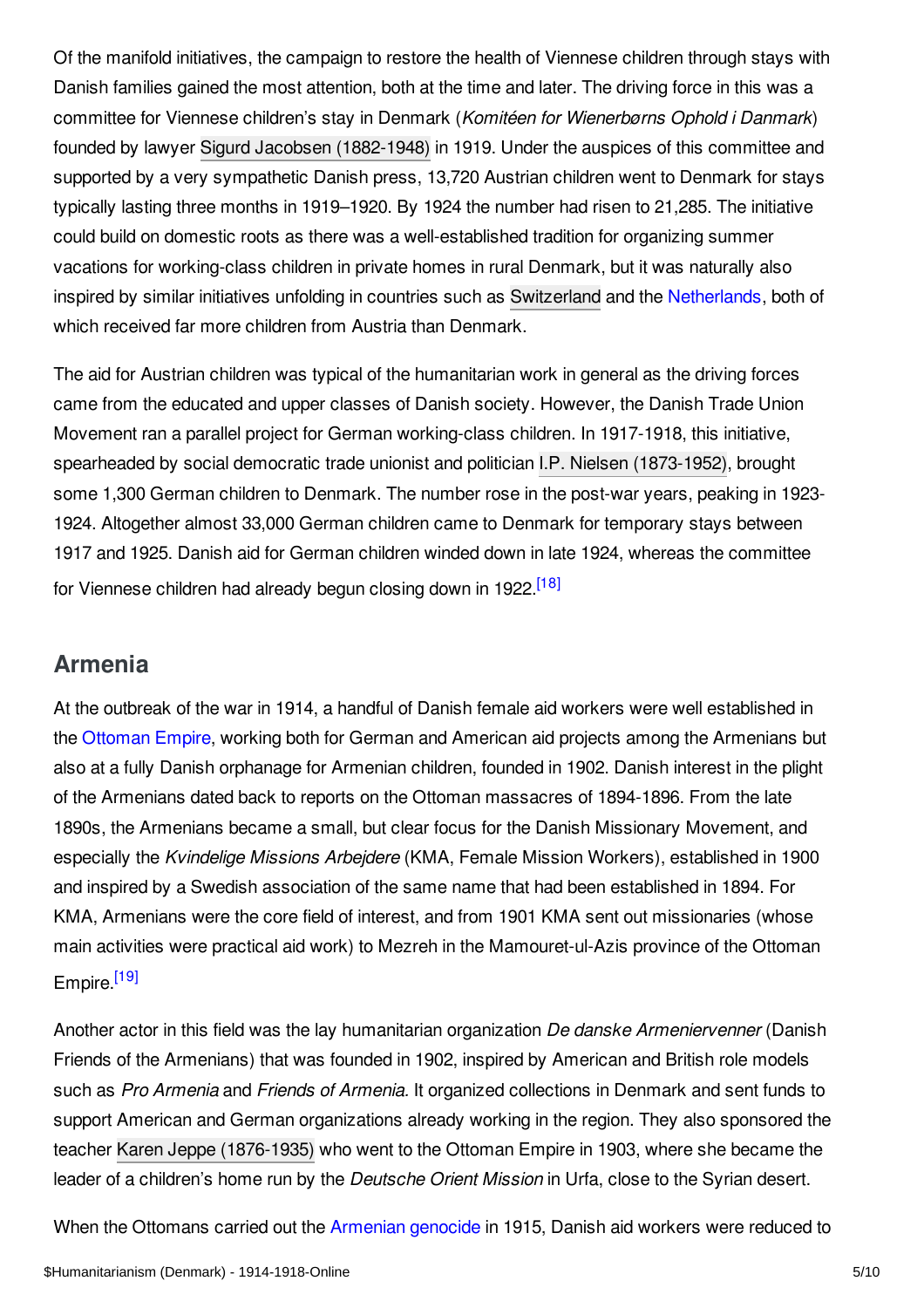<span id="page-5-1"></span>powerless spectators as children under their care were taken away to be murdered. However, at great personal risk the aid workers hid Armenians from their persecutors and helped [refugees](https://encyclopedia.1914-1918-online.net/article/refugees) materially. KMA missionary Maria Jacobsen [\(1882-1960\)](https://encyclopedia.1914-1918-online.net/index/names/121091309) recorded what she witnessed (and what refugees told her) in her dairy, which today is considered one of the most important sources of our knowledge about the genocide.<sup>[\[20\]](#page-8-3)</sup> Deeply marked by their experiences, most of the Danish aid workers left between 1916 and 1918, but Karen Marie Petersen (director of the Danish orphanage in Mezreh since 1909) and Jacobsen struggled on with ever dwindling resources until 1919 before returning to Denmark.

<span id="page-5-2"></span>This did not mean the end of the Danish engagement with the Armenian people. Beginning in 1921 Danish aid workers returned to the region to help "the remains of the almost totally destroyed Martyrpeople", to quote from the mission statement in the first issue of the journal of the Danish Friends of the Armenians from 1921.<sup>[\[21\]](#page-8-4)</sup> This organization sponsored Karen Jeppe, who went to Syria and founded an institution to help Armenian women and children who had lived in Muslim families, often as prisoners or slaves. She continued her work among the Armenians, based in Aleppo, until her death in 1935. The KMA also relaunched its work among the Armenians. From 1922, Karen Marie Petersen and Maria Jacobsen were back in the region, where they founded a children's home in Jbeil, Lebanon, that Jacobsen directed until her death in 1960.

## <span id="page-5-0"></span>**Conclusion**

<span id="page-5-3"></span>Danish humanitarian contributions during and after the war were far from negligible. In 1921, the DRC estimated the monetary value of Danish contributions to approximately DKK 57 million (or ca. 0.9 percent of Denmark's 1921 GNP).<sup>[\[22\]](#page-8-5)</sup> The close links to [foreign](https://encyclopedia.1914-1918-online.net/article/foreign_policy_denmark) policy and national interests have also been pointed out. Unsurprisingly, this Danish experience parallels and was, to a large degree, inspired by wider international trends.

<span id="page-5-4"></span>These parallels beg the question whether the experience of the war marked a "humanitarian awakening" in Denmark that had strong lasting impact, as Julia Irwin has argued was the case in the United States in her analysis of the American Red Cross.<sup>[\[23\]](#page-8-6)</sup> The 1921 DRC publication that is a key source for this article should be seen, at least partly, as an attempt to uphold the momentum for humanitarianism that the war and post-war crises had created. However, this failed. During the early 1920s, Danish international humanitarian aid was rolled back. For the DRC, the war years were a decisive experience that strengthened the organization enormously – by 1919, the DRC had some 25,000 supporting members<sup>[\[24\]](#page-8-7)</sup> – but in the post-war years the DRC focused on domestic projects. This reflect a general pattern in Denmark where only the missionary movement kept a systematic, albeit limited, international perspective to its humanitarian work.

<span id="page-5-5"></span>At the outbreak of World War II the DRC started looking outward again. In 1939 it established an office for war victims abroad and organized an ambulance for Finland in the Winter War. From 1943 the DRC organized aid packages for Scandinavian inmates in German concentration camps. When \$Humanitarianism (Denmark) - 1914-1918-Online 6/10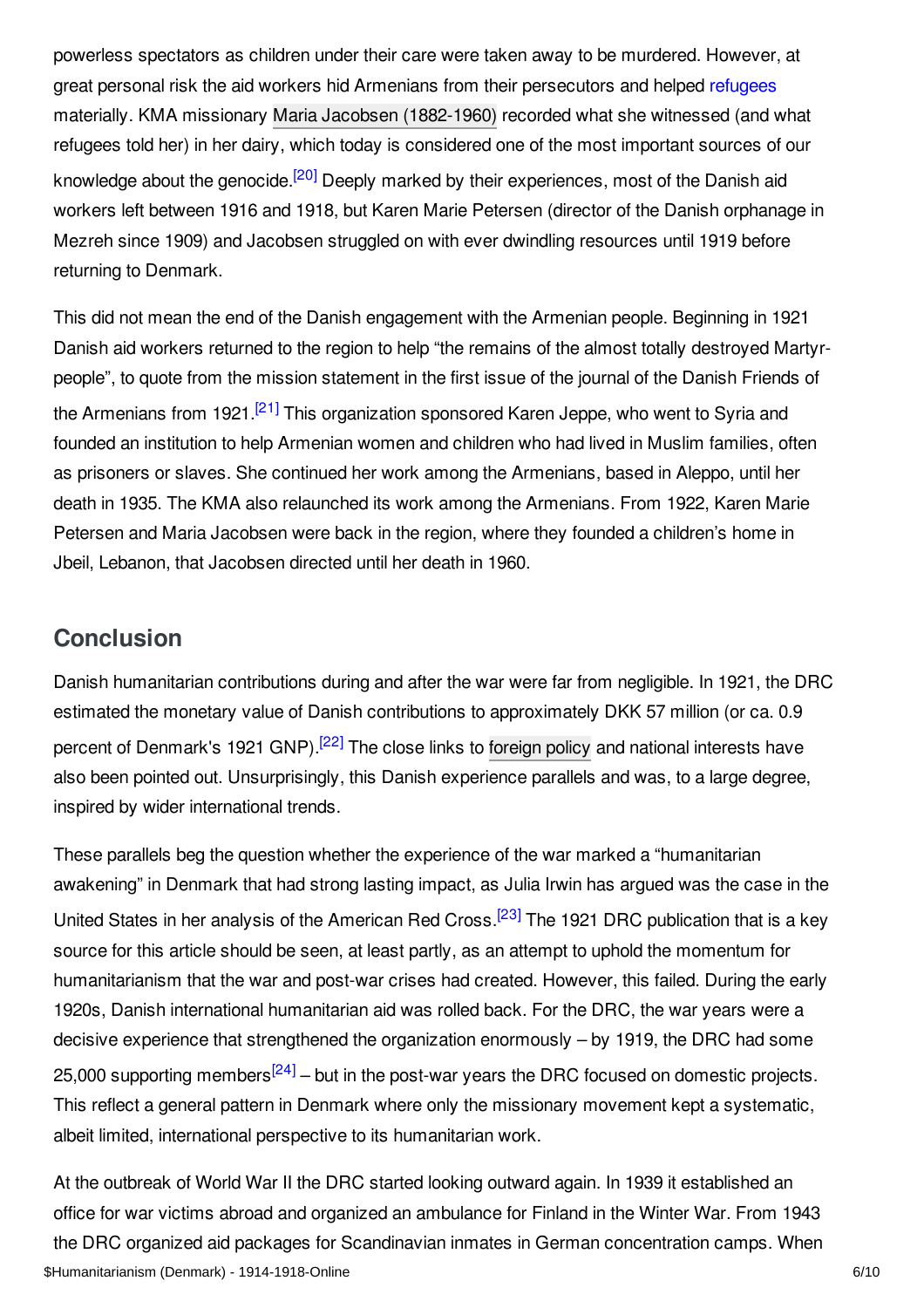the end of the war came into sight, the DRC, together with other humanitarian organizations, contacted high-ranking civil servants to secure government help (and resources) in planning postwar aid for civilian war victims in Europe. The result was a coordinated effort combining private and government resources in the post-war period. Most consisted in material aid but the post-1945 period also witnessed the organization of temporary family care in Denmark for at least 20,000 European children. In the immediate post-war years (1945–1947), the monetary value of Danish aid efforts was estimated to be DKK 213 million (or 1.3 percent of Danish GDP in 1947).<sup>[\[25\]](#page-8-8)</sup> These efforts were underpinned by strong popular support but also pressure for a more idealistic Danish foreign policy. [\[26\]](#page-8-9)

<span id="page-6-6"></span><span id="page-6-5"></span>If we are to pinpoint a Danish "humanitarian awakening", World War II and its aftermath is, therefore, a much stronger candidate than World War I. That said, the links between the experiences of the two world war eras are evident. Danish humanitarian aid in this way offers supplementary support for the well-established interpretation of the two world wars as a modern "Thirty Year War".

Nils Arne Sørensen, Syddansk Universitet

Reviewed by external referees on behalf of the General Editors

## <span id="page-6-0"></span>**Notes**

- <span id="page-6-1"></span>1. [↑](#page-0-1) Dansk Røde Kors (DAK): Hjælp ydet fra Danmark til de krigshærgede Lande under og efter Verdenskrigen 1914-1918 [Danish aid supplied to the countries ravaged by war during and after the world war 1914-1918)], Copenhagen 1921.
- <span id="page-6-2"></span>2. [↑](#page-1-1) All monetary amounts in this article are given in current prices using Danish Kroner (DKK). To give some perspective to the figures, the following information might be helpful. In 1914, GNP per capita in Denmark was DKK 866 and rose to DKK 1,983 in 1921 (\$224 and \$353, respectively, in current USD). This growth was, however, the result of inflationary pressure. Measured in fixed prices, Danish GDP only rose by 1.1 percent from 1914 to 1921. Figures are based on Tables 1.1, 10.1 and 10.2 in Johansen, Hans. Chr.: Dansk Økonomisk Statistik 1814-1980, Copenhagen 1985. The conversion to USD is based on the website <http://www.historicalstatistics.org/Currencyconverter.html>.
- <span id="page-6-3"></span>3. [↑](#page-1-2) See Janfelt, Monika: Stormakter I människokärlek. Svensk og dansk krigsbarnshjälp 1917- 1924 [Humanitarian great powers. Swedish and Danish child relief 1917-1924], Åbo 1998, and Bjørnlund, Matthias: På Herrens Mark. Nødhjælp, mission og kvindekamp under det armenske folkedrab [In the service of the lord. Humanitarian aid, missionary work and feminist struggle during the Armenian Genocide], Copenhagen 2015.
- <span id="page-6-4"></span>4. [↑](#page-1-3) The efforts are outlined in some detail in Kretzschmer, Knud: Den sønderjydske Fond 1918- 1960 [The Foundation for Southern Jutland 1918-1960], Tønder 1960.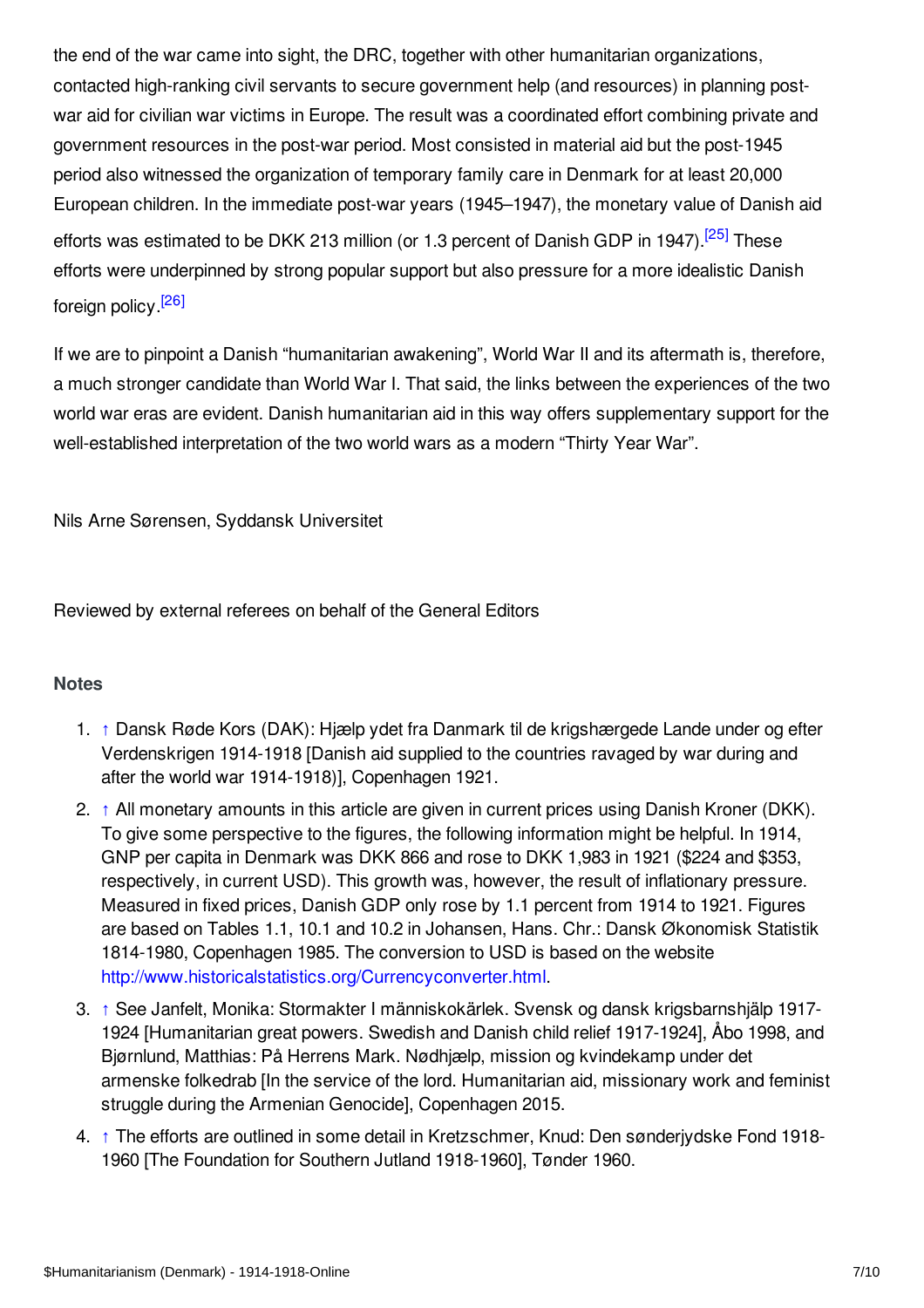- <span id="page-7-0"></span>5. [↑](#page-1-4) Cf. Zalewski, Barbara: "Den nærsynede Barmhjertighed". Dansk Røde Kors' rolle i dansk udenrigspolitik set i forhold til Røde Kors' principper om neutralitet, upartiskhed og uafhængighed ['Short-sighted mercy'. The role of the Danish Red Cross in Danish foreign policy 1876-1945 in relation to the Red Cross principles of neutrality, impartiality and independence], unpublished PhD dissertation, University of Copenhagen 1997, pp. 86-87.
- <span id="page-7-1"></span>6. [↑](#page-1-5) Dansk Hjælpeambulancekomité (ed.): De danske Hjælpeambulancer 1914-1921 [The Danish Auxiliary Ambulances 1914-1921], Copenhagen 1923.
- <span id="page-7-2"></span>7. [↑](#page-2-1) The Danish background is analysed in Zalewski, Den nærsynede 1997, pp. 135-145, while ambulance activities in Finland are detailed in Chievitz, Ole: Oplevelser med dansk røde Kors Finlandsambulance [Experiences with the Danish Red Cross' Finland Ambulances], Copenhagen 1918. Ole Chievitz [\(1883-1946\)](https://encyclopedia.1914-1918-online.net/index/names/1171353111) was the surgeon heading the Danish team.
- <span id="page-7-3"></span>8. [↑](#page-2-2) Cf. DAK, Hjælp ydet 1921, p. 20.
- <span id="page-7-4"></span>9. [↑](#page-2-3) Cf. Dansk Hjælpeambulancekomité, De danske 1923, pp. 12-13, 112.
- <span id="page-7-5"></span>10. [↑](#page-2-4) "Wherever there are prisoners of war, the sad words that we have already heard so often certainly fall: better to be dead than imprisoned." [translated by the editorial office]. Dansk Røde Kors: Rapports sur les Visites des Camps de Prisonniers en Russie et en Allemagne par des Délégations de la Crois Rouge Danoise, Copenhagen 1916, p. 13. The figures are from Dansk Røde Kors: I medmenneskelighedens tjeneste. Dansk Røde Kors i 125 år [In the Service of Humanity. 125 years of the Danish Red Cross], Copenhagen 2001, p. 13. For details, see DAK, Hjælp ydet 1921, pp. 32-45 and Blüdnikow, Bent: Krigsfanger – et billeddrama om krigsfanger I Danmark under 1. verdenskrig [Prisoners of war. A visual drama about prisoners of war in Denmark during the First World War], Odense 1988, pp. 11-25.
- <span id="page-7-6"></span>11. [↑](#page-2-5) Cf. Blüdnikow, Krigsfanger 1988, pp. 18-19.
- <span id="page-7-7"></span>12. [↑](#page-3-1) The best general treatment of the camps is Blüdnikow, Krigsfanger 1988, pp. 26–95. For the Horserød camp, see also Fransen, Peter: Livet i de røde barakker. Horserødlejren 1917-2017 [Life in the red barracks. The Horserød camp 1917-2017], Odense 2017, pp. 13-52. Figures are from Beretning om Behandling af de syge Krigsfanger i Lazaretlejren ved Hald 1917-1918 [Reports about the Treatment of sick Prisoners of War in the Military Hospital near Hald 1917- 1918], Copenhagen 1918, p. 7.
- <span id="page-7-8"></span>13. [↑](#page-3-2) Cf. Zalewski, Den nærsynede 1997, p. 185.
- <span id="page-7-9"></span>14. [↑](#page-3-3) See Preben-Hansen, Bernadette: Dansk krigsfangehjælp i Rusland og Sibirien 1917-1920 [Danish Support for Prisoners of War in Russia], in: Magasin fra Det kongelige Bibliotek 27 (2014), pp. 51–60. Bent Jensen has analysed the DRC mission in Russia in 1918–1919 in detail. His analysis, however, has a political rather than humanitarian focus. See Jensen, Bent: Dansk Røde Kors' Ruslandsmission 1918-19 [The Danish Red Cross' Russia Mission 1918- 19], in: Historisk Tidsskrift 101 (2001), pp. 45-101.
- <span id="page-7-10"></span>15. [↑](#page-3-4) Cf. Blüdnikow, Krigsfanger 1988, pp.124-134.
- <span id="page-7-11"></span>16. [↑](#page-3-5) Based on the listing of initiatives in DAK, Hjælp ydet 1921, passim. Even a cursory reading of newspapers from the period demonstrates that this is not an exhaustive list, but the mushrooming aid initiatives in 1919-1921 have not been subject to serious research.
- <span id="page-7-12"></span>17. [↑](#page-3-6) For the link between anti-German feelings and humanitarianism, see Janfelt, Stormakter 1998, pp. 124-125.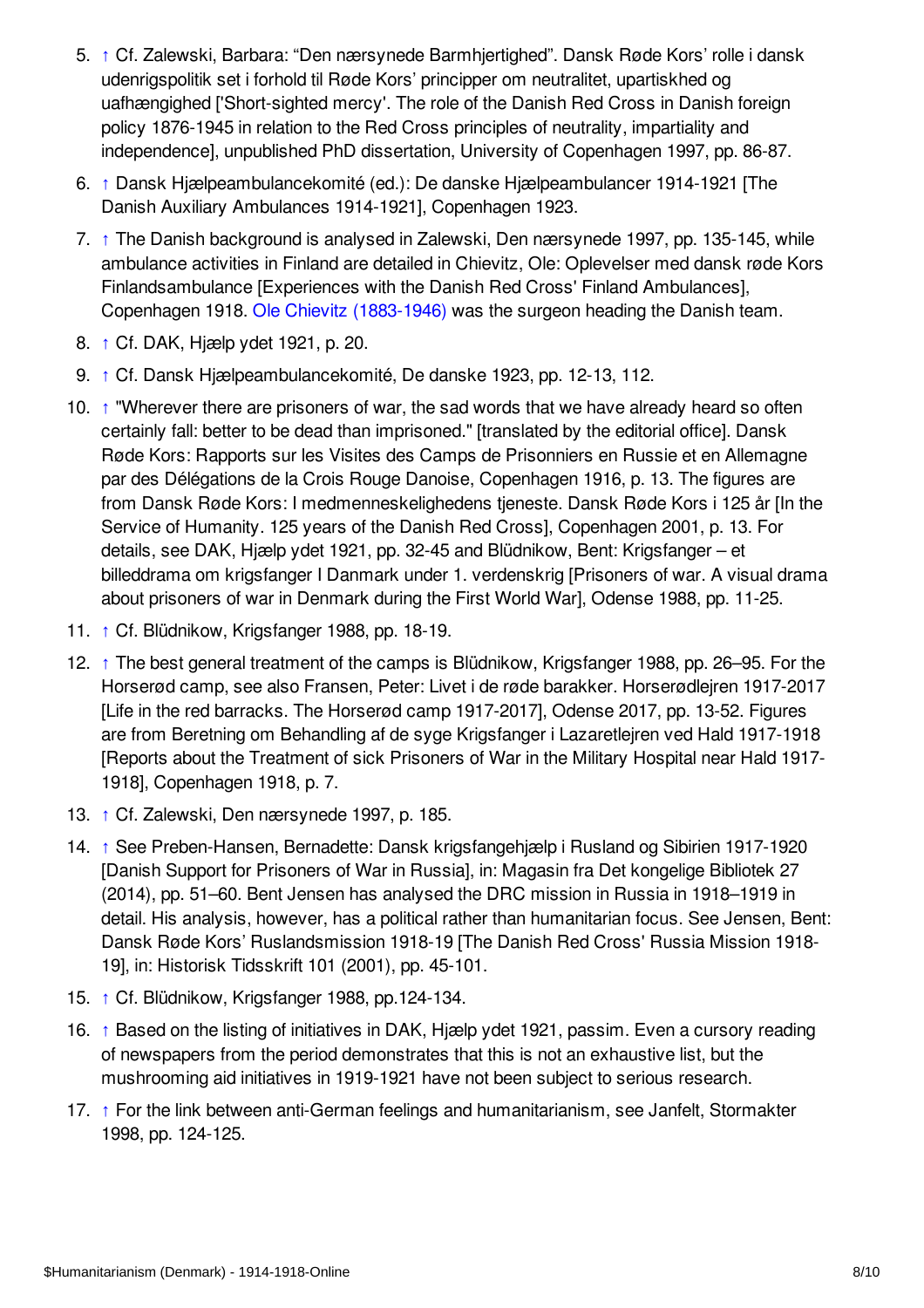- <span id="page-8-1"></span>18. [↑](#page-4-1) This section is primarily based on Janfelt, Stormakter 1998, but see also Jacobsen, Sigurd: Wienerbørn i Landflygtighed [Vienna's children in Exile], Copenhagen 1943, in Knudsen, Susanne H.: Wienerbørn. Barndom i krigens skygge [Vienna's Children. Childhood in the Shadow of the War], Copenhagen 2012, the experience is told from the children's perspective using oral sources. Knudsen's book, however, primarily focuses on the parallel aid projects in the aftermath of World War II.
- <span id="page-8-2"></span>19. [↑](#page-4-2) Danish humanitarian efforts to aid the Armenians have been thoroughly researched in Bjørnlund, På Herrens 2015. For an overview of the Danish missionary movement in this period, see Henschen, Daniel; Kaldets Verden. En historie om missionsbevægelsen i Danmark fra 1890 til 1950 [The World of the Divine Call: A History of the Missionary Movement in Denmark from 1890 to 1950], unpublished PhD dissertation, University of Southern Denmark 2016, pp. 48-64.
- <span id="page-8-3"></span>20. [↑](#page-5-1) Jacobsen, Maria: Diaries of a Danish Missionary. Harpoot 1907-1919, London 2001.
- <span id="page-8-4"></span>21. [↑](#page-5-2) Sick, Ingeborg Marie: De danske Armeniervenner [The Danish Friends of the Armenians], in: Armeniervennen (January 1921), pp. 3-4.
- <span id="page-8-5"></span>22. [↑](#page-5-3) DAK, Hjælp ydet 1921, pp. 45-47. For Danish GNP in 1921, see Johansen, Dansk historisk 1985, table 10.1.
- <span id="page-8-6"></span>23. [↑](#page-5-4) Irwin, Julia F.: Making the World Safe. The American Red Cross and a Nation's Humanitarian Awakening, Oxford 2013.
- <span id="page-8-7"></span>24. [↑](#page-5-5) Cf. Zalewski, Den nærsynede 1997, p. 157.
- <span id="page-8-8"></span>25. [↑](#page-6-5) The information on aid efforts from 1939 to 1951 stems from DAK, I medmenneskelighedens 2001, pp. 12–13; Krogh, Tyge: Humanitet og politik i dansk efterkrigshjælpearbejde 1945–1951 [Humanity and Politics in Danish post-war aid work 1945-1951], in: Historie, Ny Række 18 (1990), pp. 248-263; Sane, Henrik Zip: Børnenes århundrede. Interessen for de fremmede børn i det 20. århundredes Danmark [The Children's Century. The interest for the estranged childred in 20th century Denmark], Farum 1997, pp. 106-114.
- <span id="page-8-9"></span>26. [↑](#page-6-6) Krogh, Humanitet 1990, pp. 260-262.

## <span id="page-8-0"></span>**Selected Bibliography**

Bjørnlund, Matthias: **På herrens mark. Nødhjælp, mission og kvindekamp under det armenske folkedrab (In the service of the lord. [Humanitarian](https://encyclopedia.1914-1918-online.net/bibliography/PR22TUB8) aid, missionary work and feminist struggle during the Armenian Genocide)**, Copenhagen 2015: Kristeligt Dagblad.

Blüdnikow, Bent: **Krigsfanger. Et billeddrama om krigsfanger i Danmark under 1. verdenskrig (Prisoners of war. A visual drama about prisoners of war in Denmark during the First World War)**, Odense 1988: [Universitetsforlag.](https://encyclopedia.1914-1918-online.net/bibliography/8NV9S5YJ)

Dansk Røde Kors: **Hjælp ydet fra Danmark til de krigshærgede Lande. Under og efter [Verdenskrigen](https://encyclopedia.1914-1918-online.net/bibliography/3BE6BE5Y) 1914-1918 (Danish aid supplied to the countries ravaged by war during and after the world war 1914-1918)**, Copenhagen 1921: Schultz A/S Tryk.

Janfelt, Monika: **Stormakter i [människokärlek.](https://encyclopedia.1914-1918-online.net/bibliography/R9HWTMPS) Svensk och dansk krigsbarnshjälp 1917- 1924 (Humanitarian great powers. Swedish and Danish child relief 1917-1924)**, Åbo 1998: Åbo Akademi.